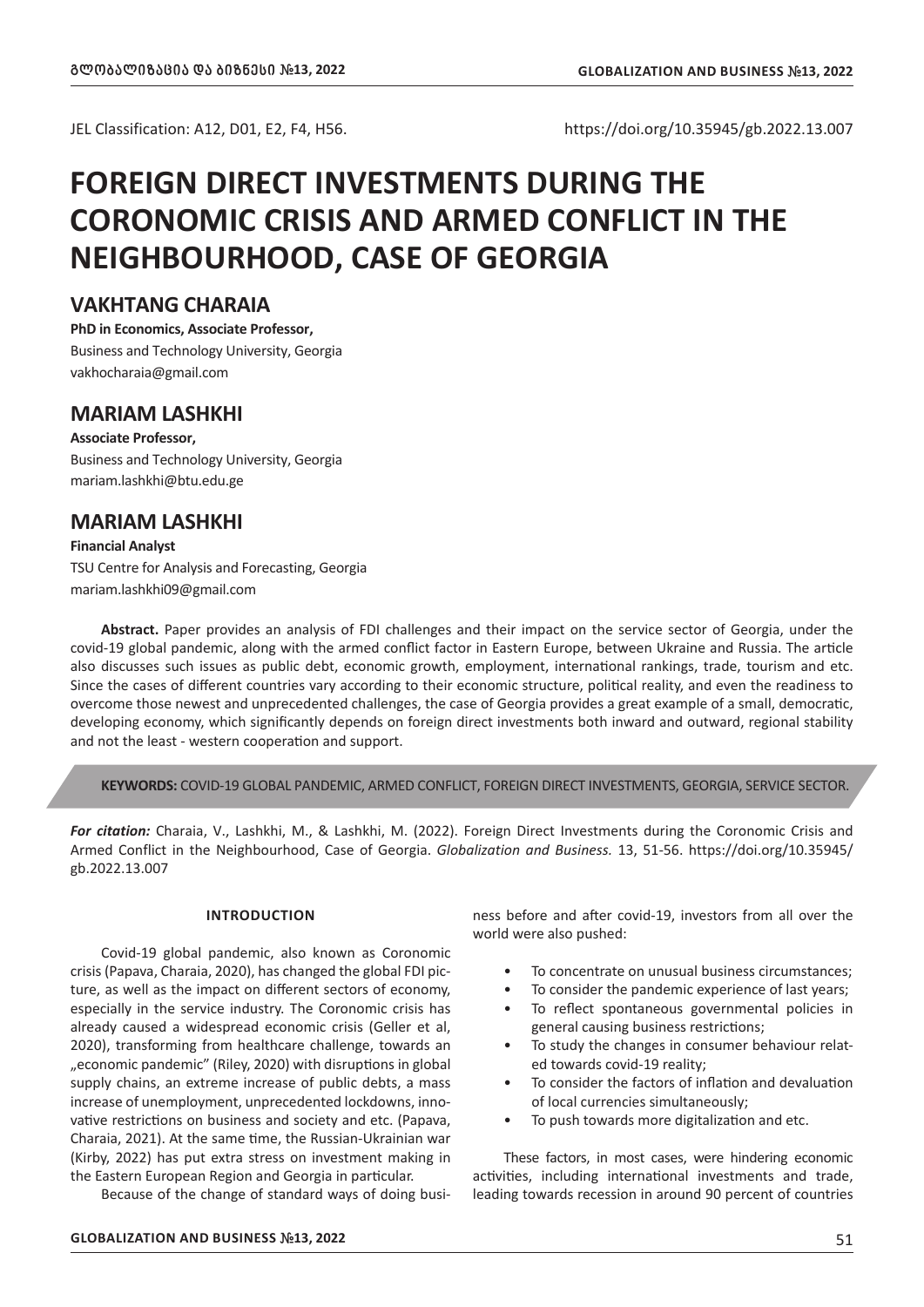worldwide in 2020 (Papava, Charaia, 2021), with the fragile recovery in 2021 (Roubini, 2021) and probably significant challenges for the next years as well. What is needed to overcome at least from the financial point of view is not simply more investments to inject, but also a better delivery system (Miliband et al, 2021), as well as synergy in spending for healthier global results.

On top of those issues mentioned above, the war factor in the Eastern Europe puts an extra challenge for the markets of those countries belonging to the region including Georgia. Such ones could be:

- The factor of possible war theatre expansion to the neighbouring countries (Soros, 2022);
- Economic deterioration of the Russian Federation as a result of unprecedented international sanctions (Ben-David, 2022);
- The damage for the region, including the monetary consequences (Eichengreen, 2022), partial gap in supply chains (Segal, 2022) and scarcity of specific products (Puma, & Konar, 2022) and etc.;
- Risks of higher inflation than expected in the Western countries and the predictions of much larger inflation in Russia, affecting latest's neighbouring countries, including Georgia and the rest of the world (Ip, 2022);
- The risk of damaging Russia's neighbouring developing countries (Ghosh, 2022), which became especially vulnerable after the war which followed the Cornomic crisis.

Both Covid-19 and the war have the potential of significantly weakening the economic potential of the East European region. However, on the other hand, a significant portion of political, economic and also military support from the West should not be underestimated as well. However, so far it is hard to predict if the benefits will overcome the losses (from the economic point of view) or vice versa.

## **Challenges on the Coronomic side**

With Paul Krugman believing that weird times are calling for weird economic thinking (Krugman, 2021), coronomic crisis has overturned the whole economic order ever known before, requesting new approaches both in SME and MNE sectors (Zhan, 2020) and heating transition economies harder than other regions (UNCTAD, 2020).

According to the World Investment Report (2020), global flows of FDI were significantly affected by the COVID-19 pandemic and fell down by around 40 percent in 2019, followed by another 35 percent downturn, reaching - \$1 trillion or around 20 percent below the level achieved in 2009, immediately after the global financial crisis of 2008 year.

With varying details in different regions, the service sector investments, such as tourism and related industries and also new infrastructural projects, has been heated significantly, with developing countries affected the most. Postponing progress for some time in the future.

Negative effects of Covid-19 hit FDI flows to the transition economies of South-East Europe, the Commonwealth of the Independent States and Georgia tougher than markets in most other regions. FDI decrease halved the previous year's results down to \$24 billion, with around 70 percent decrease for the Russian federation (UNCTAD, 2020).

FDI depended Georgia, which exports around half of its exports by the companies with foreign investments, employs around 1/4 of its working power and etc. (Sikharulidze, Charaia, 2018), has been affected by the Coronomic crisis significantly. FDI outflow, which shows the strength of local economy, has decreased by 12 times in 2020, down to \$23 million (UNCTAD, 2021).

On the other hand, FDI inflow has shrunk by 57 percent, down to \$572 million (GEOSTAT, 2022) in 2020, around 15 percent below 2009, when the country was suffering from the double disease: post-war period and global financial crisis. The situation is dramatic, but from a positive point of view, reinvestments for the same year made an unprecedented 87.5 percent.

Those results mentioned above are simultaneously signalling different issues, both positive and negative ones:

- Foreign investors already familiar with Georgia do trust this economy and its perspectives;
- Foreign investors unfamiliar with Georgian economy prefer to wait until better times to invest into this market;
- Local companies with (beforehand) enough financial, technical, institutional and etc. competencies are nowadays facing hard times and/or prefer to postpone their investments, since the vast majority of such businesses preferred to invest into neighbouring countries, which nowadays are facing serious coronomic challenges.

On the structural side of in-flowed FDI picture is also vague:

- Investments in the financial sector which usually used to be around 15 percent, has reached an unprecedented 70 percent, 404 million in absolute numbers;
- Investments in such service sectors as: transport, construction, health and social work has decreased by around 50 percent in average;
- Hotels and Tourism industry has suffered the most, decreasing from positive \$123.4 million in 2019, to negative \$249.5 million in 2020.

Of course, not all of those trends or at least not totally were caused by covid-19, but had significant links to this global phenomenon.

Overall, because of coronomic crisis or issues around it, Georgia occurred in a reality with:

• Decrease Foreign investments, both direct and indirect;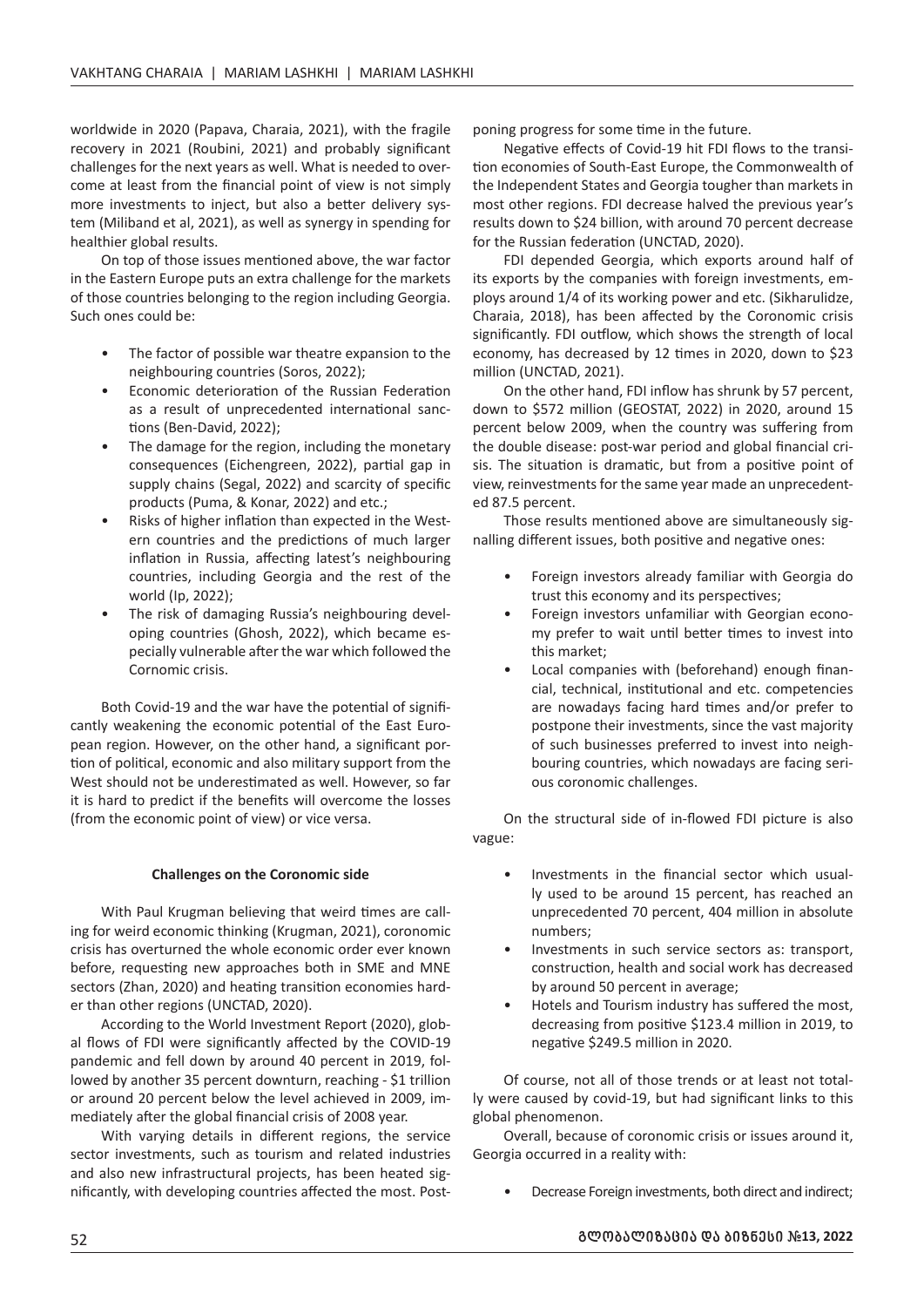- Significant increase in unemployment almost in all areas of the economy;
- Higher public debt rate to GDP, exceeding international standards and local regulations;
- Increased budget deficit which limited new programs from IFIs;
- Increased inflation, especially increased priced on medicine and food;
- Decreased salaries almost in all industries all over the country;
- Different restrictions on economic activities, such as the ban on specific industries, limiting working hours and so on;
- Increased pressure on the state budget coming from foreseen and unforeseen challenges of coronomic crisis;
- Meaningless expenditures, for instance, paid for vaccines, while the majority of society is not willing to vaccinate because of conspiracy theories (Charaia et al, 2020);
- Challenges in political and social stability, which from time to time push the government to undertake populistic decisions in some directions and etc.

After the critical 2020, foreign direct investments grow more than two times in 2021, exceeding \$1.15 billion. This fact could be explained by strong messages from the Georgian market that it stays on the right path of development, despite the pandemic ambiguity and the second, trust of local and foreign investors in the market with huge perspectives unrealized so far.

To overcome a current (coronomic) crisis government has to change the structure of its economic development, moving from the dominantly service-oriented ones, toward more local production-oriented ones (Stiglitz, 2021). And we do believe that this should be the case for Georgia as well. However, statistics show that this idea is neglected by international investors globally (UNCTAD, 2021), as well as in

Georgia (diagram 1). Thus, making it possible to overcome the crisis even without a dramatic shift in industries, however putting it under even more stress for the future.

According to the official statistics import dependence in Georgia is around 3-4 times higher than export, while a great number of imported products are possible to produce locally, not only for the local but also regional markets.

A great advantage for the Georgian market is its free trade agreements (FTA) with the world's biggest economies, such as China, EU and others. This specific advantage could be used not only for trade, but also investment attraction to produce goods and services in Georgia and export them further to different countries and regions with the favourable free trade regimes or avoiding double taxing.

#### **Cost of conflict and recommendations**

To support the stable, inclusive and diversified economic development of the Georgian economy, it should constantly maintain progressive reforms and closely cooperate with its local and international associates, including partner countries, international organizations, business sector representatives and etc. However, we see that the factor of peace, could be at least no less important than, those legislative and globalization aspects of business making. Russian aggression/ war in Ukraine (Allison, 2014) and war with Georgia in 2008, are great examples.

Since the Georgian economy is closely interlinked with the economies of Russia, Ukraine and also Belarus, all of which are under huge stress nowadays, Georgia will also face significant stress. Based on the official statistics:

- Georgia exported more than 14% of its goods to the Russian market in 2021, while all those three countries were a market for more than 23% of total Georgian exports (almost \$1 billion) (GEOSTAT, 2022);
- Georgia was importing more than 10% of all foreign



## *Diagram 1. Amount of FDI (million USD) and the share of the Service sector (%)*

*Source: GEOSTAT. https://geostat.ge/media/43843/FDI\_Eng-sectors.xlsx*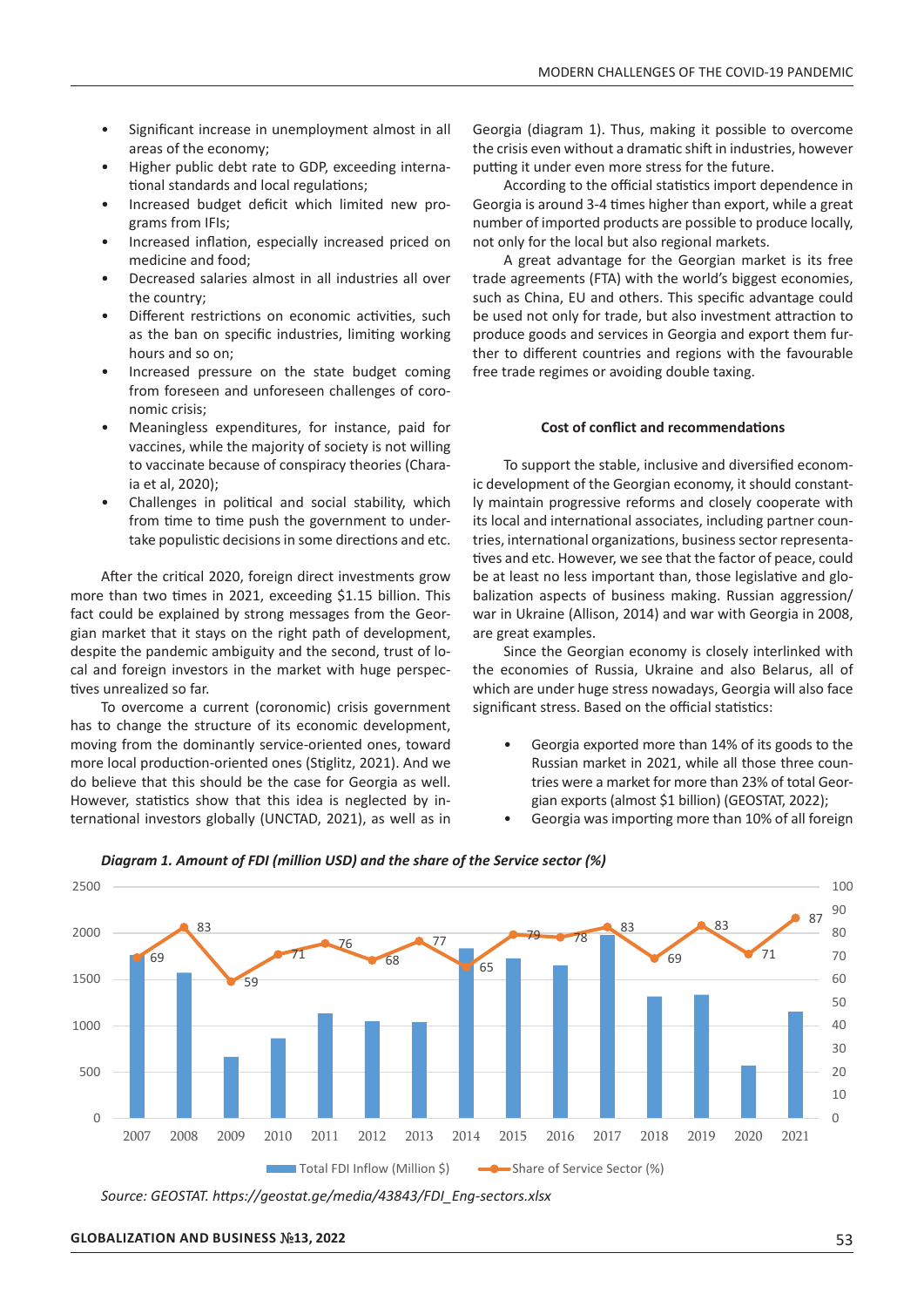goods only from Russia, while all three countries combined were reaching the 15% level (\$1.5 billion) in the previous to the war year (GEOSTAT, 2022);

- Georgia was receiving from 5 to 10 percent of its foreign investments (\$50-100 million) annually for the last years, from the given three countries combined, but dominantly from Russia (GEOSTAT, 2022);
- Georgia received 18% of its remittances from Russia (\$411 million) and 4% from Ukraine (\$93 million) for the 2021 (NBG, 2022);
- Georgia received 19% in pre-pandemic 2019 (1.472 million trips) and 12% of its international visitor trips (213 thousand) from Russia in 2021; for the same years the number of Ukrainian trips to Georgia raised from 3 to 8%; Belarus from 1% to 3%. However, should be noted that in 2021 Georgia received only 1.72 million international visitor trips, while in pre-pandemic 2019 the result was 7.73 million (GNTA, 2022).

These numbers are clearly explaining the challenges the Georgian economy will face because of the Russian invasion into Ukraine, as a result of sanctions on Belarus, unprecedented sanctions imposed on Russia and damaged Ukrainian economy. It will be challenging for the Georgian economy to face that economic hit, especially after the fight with covid-19. Georgia could face challenges not only in trade, tourism and remittances, but the pressure on inflation and exchange rate could become more severe. However, on the other hand, US and EU support to Georgia is also strong, which has a strength to decrease the stress level for Georgian economy.

To provide state of the art reforms vital for covid and also post-covid realities, as well as considering the war effect, Georgia should undertake a significant wave of reforms, including but not limited to:

- Concentrating on the post-covid trends already obvious from nowadays, for instance, such as digitalization;
- Improving educational system, including schools, universities and professional education/training;
- Popularization / active support for the jobs of the future, already predicted by different international organizations;
- Developing modern financial system, with a proper balance between the banking sector, capital market, fintech (Charaia et al, 2021) and other interested players on the market;
- Assisting business with the qualified labour force, to minimize the supply and demand mismatches;
- Improving local infrastructure, including energy efficiency and security;
- Supporting export-oriented and import substitution aiming local production in different areas;
- Providing political stability and predictable legislative base, guaranteeing reforms according to the best practices;

Support market diversification in terms of trade, tourism and investments to guarantee a negligent dependence on particular markets, especially on Russia.

Georgia's chance to overcome both the coronomic and war challenges simultaneously is in forming reliable partnerships with the global players from all over the world, oriented on mutual benefits and stability (Charaia, Lashkhi, 2020; 2021), supporting innovation and development (Benashvili, 2017; Shatakishvili, 2021), cooperation with the international organizations and close allies in the West.

#### **CONCLUSION**

FDI motivations and their impact on service sector during Covid-19 global pandemic in case of Georgia shows that there are more challenges, than opportunities for the given moment, but different prospects for creating a modern economy.

Coronomic crisis has changed the decision-making process of the business sector all over the world at large, but still seeks for the best deals which country is able to offer and there the need of reforms and modern approaches arise.

Georgian case, as an average representative of the developing world, with a small population and market opportunities, import and FDI depended economy, significantly involved in globalization and thus affected by both, its positive and negative impacts, has shown that global investors are more careful with their investment decision nowadays.

Without significant reforms and modernization, developing countries like Georgia are doomed to failure, or at least for freezing their progress.

Coronomics proved that the way some countries had chosen before the pandemic (developing, service-oriented and import depended consumer economy), will not work after the pandemic, however there is still much time for action and reforms guaranteeing supplementary success, restored reputation, increased attractiveness, social stability, sustainable and inclusive growth.

Trade, tourism, remittances and also investment numbers are clearly showing the level of challenge for the Georgian economy, it will face because of the Russian invasion into Ukraine, as a result of sanctions on Belarus, unprecedented sanctions imposed on Russia and damaged Ukrainian economy.

It will be challenging for the Georgian economy to face that new wave of economic hit, especially after the fight with covid-19. Along with the direct economic hits through trade, tourism, remittances and investments, the inflation and exchange rate will become more vulnerable.

Georgia can stand strong against both the coronomic and war challenges only through systematic reforms, supporting innovation and close cooperation with the West and international organizations.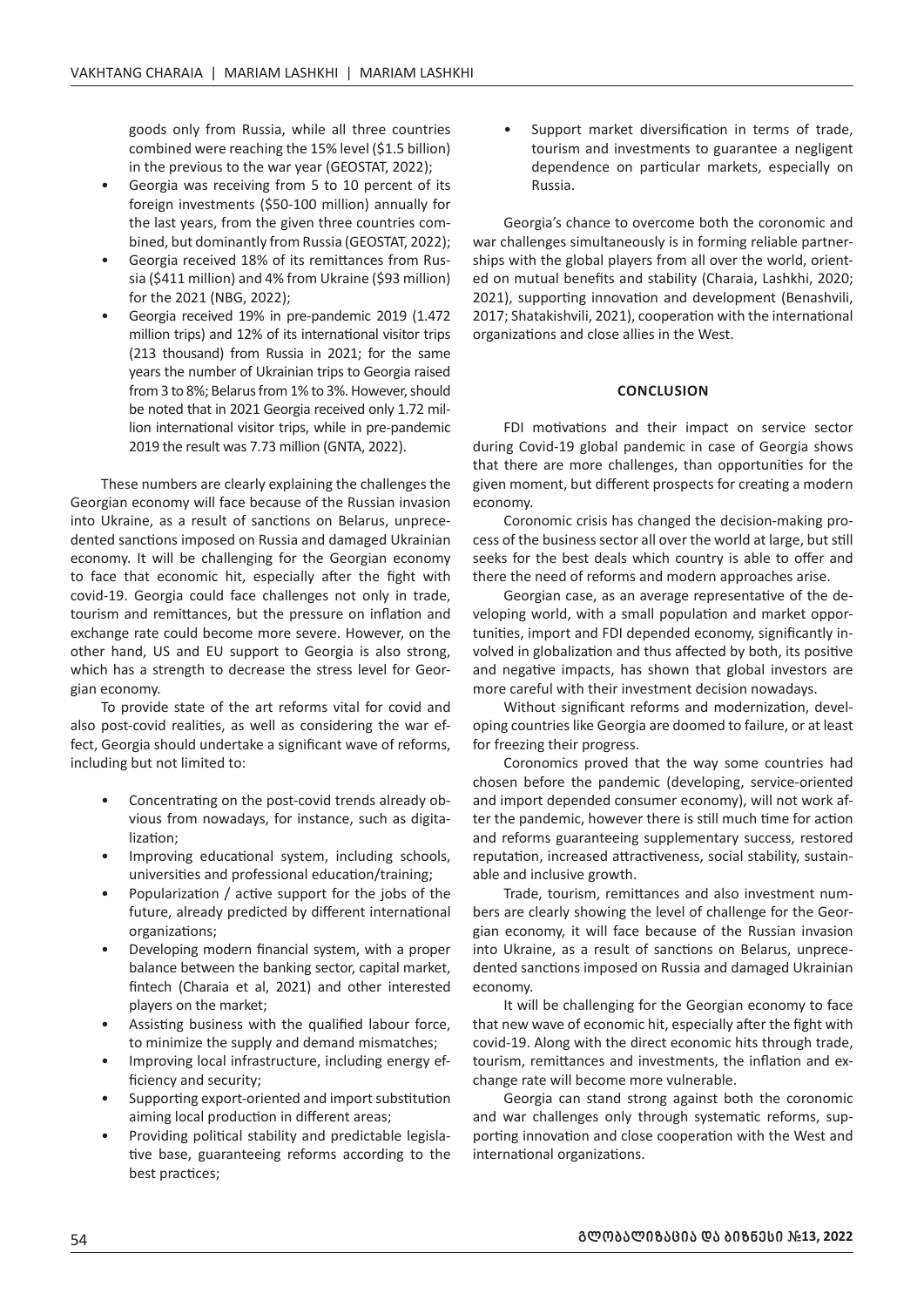#### **REFERENCES:**

- Allison, R. (2014). Russian deniable intervention in Ukraine: how and why Russia broke the rules Get access Arrow. *International Affairs*. 90, (6), November 2014, 1255–1297, https://doi.org/10.1111/1468-2346.12170
- Benashvili, G. (2017). Boosting Entrepreneurship in Georgia Development of Fab Labs. *PressAcademia.* 4, (1), 29-33. http:// pressacademia.org/archives/pap/v4/4.pdf
- Ben-David, R. (2022). Unprecedented' scale of sanctions, boycott took Russia by surprise, experts say. *The Times of Israel*. https://www.timesofisrael.com/unprecedented-scale-of-sanctions-corporate-boycott-take-russia-by-surprise/
- Charaia, V., Chochia, A., & Lashkhi, M. (2020). The impact of FDI on Economic development: The Case of Georgia. *TalTech Journal of European Studies*. 10 (2), 96-116. https://sciendo.com/article/10.1515/bjes-2020-0017
- Charaia, V., Chochia, A., & Lashkhi, M. (2021). Promoting Fintech financing for SME in S. Caucasian and Baltic States during the Covid-19 Global Pandemic. *Journal of Business Management and Economics Engineering.* 19 (2)*.* https://journals.vgtu.lt/ index.php/BME/article/view/14755
- Charaia, V., & Lashkhi, M. (2020). Georgia and China: The Economic Ties that Could One Day Bind. A Sea Change? China's Role in the Black Sea, 26. https://mei.edu/sites/default/files/2020-11/A%20Sea%20Change%3F-China%27s%20Role%20 in%20the%20Black%20Sea.pdf
- Charaia, V., & Lashkhi, M. (2021). COVID-19 effect on FDI motivation and their impact on service sector: Case of Georgia. In C. Cobanoglu, & V. Della Corte (Eds.), *Advances in global services and retail management*. 1-11. USF M3 Publishing. https:// www.doi.org/10.5038/9781955833035
- Charaia, V., & Lashkhi, M. (2021). Economic cooperation between Central Caucasus, China, and EU, under COVID-19 challenges. In C. Cobanoglu, & V. Della Corte (Eds.), *Advances in global services and retail management*. 1–9. USF M3 Publishing. https://www.doi.org/10.5038/9781955833035
- Charaia, V., & Lashkhi, M. (2021). *Strategic cooperation between China and the South Caucasus countries.* China and Eurasia: Rethinking Cooperation and Contradictions in the Era of Changing World Order. Routledge. https://www.taylorfrancis.com/ chapters/edit/10.4324/9781003109259-14/strategic-cooperation-china-south-caucasus-countries-vakhtang-charaia-mariam-lashkhi
- Eichengreen, B. (2022). The Monetary Consequences of Vladimir Putin. *Project Syndicate.* https://www.project-syndicate.org/ commentary/russia-financial-sanctions-will-change-currency-reserves-by-barry-eichengreen-2022-03?a\_la=english&a\_ d=6229cf8fef1af2dec478e263&a\_m=&a\_a=click&a\_s=&a\_p=homepage&a\_li=russia-financial-sanctions-will-changecurrency-reserves-by-barry-eichengreen-2022-03&a\_pa=latest&a\_ps=&a\_ms=&a\_r=
- Geller, A., Wiseman, P., & Rugaber, C. (2020). Outbreak Starts to Look More Like Worldwide Economic Crisis. *Herald Tribune*. February 28.

GEOSTAT. (2022). External Trade. https://www.geostat.ge/en/modules/categories/35/external-trade

GEOSTAT. (2022). Foreign Direct Investments. https://geostat.ge/media/43842/FDI\_Eng-countries.xlsx

- Ghosh, J. (2022). Putin's War Is Damaging the Developing World. *Project Syndicate.* https://www.project-syndicate.org/commentary/ukraine-war-economic-damage-for-developing-countries-by-jayati-ghosh-2022-03
- GNTA. (2022). International Travel (Residence). (2021). https://gnta.ge/wp-content/uploads/2022/01/2021-ENG.xlsx
- Ip, G. (2022). War in Ukraine Fans the Flames of Global Inflation. *The Wall Street Journal.* https://www.wsj.com/articles/warin-ukraine-fans-the-flames-of-global-inflation-11646922368
- Kirby, P. (2021). Why has Russia invaded Ukraine and what does Putin want? *BBC*. https://www.bbc.com/news/world-europe-56720589
- Krugman, P. (2021). Pandemic Economics: Stay Weird. *The New York Times*. February 16. https://static.nytimes.com/email-content/PK\_sample.html
- Lashkhi, M., & Charaia, V. (2017). Investment Development Path and Motivations for Foreign Direct Investment in Georgia. World Academy of Science, Engineering and Technology. *International Journal of Economics and Management Engineering*. 11, (11), 3213.
- Lashkhi, M., & Charaia, V. (2020). China in the South Caucasus: Economic Interests. *Silk Road 2020 (virtual) Conference*. 74-78. https://www.researchgate.net/profile/Kyrylo-Mieliekiestsev/publication/349670327 The post-truth era and its effects on public perception of Georgian and Ukrainian history/links/603bb202299bf1cc26fbb270/The-post-truthera-and-its-effects-on-public-perception-of-Georgian-and-Ukrainian-history.pdf#page=75
- Miliband, D., Radin, E., & Eleftheriades, C. (2021). Fixing the Broken Pandemic Financing System. Project Syndicate. https:// www.project-syndicate.org/commentary/fixing-pandemic-financing-system-by-david-miliband-et-al-2021-06
- NBG. (2022. Money Transfers by Countries. https://nbg.gov.ge/fm/%E1%83%A1%E1%83%A2%E1%83%90%E1%83%A2%E1% 83%98%E1%83%A1%E1%83%A2%E1%83%98%E1%83%99%E1%83%90/external\_sector/eng/money-transfers-by-countries-eng.xlsx?v=17w5z
- Papava, V., & Charaia, V. (2020). The coronomic crisis and some challenges for the Georgian economy. *GFSIS, Expert Opinion*. 136. https://www.gfsis.org/files/library/opinion-papers/136-expert-opinion-eng.pdf
- Papava, V., & Charaia, V. (2021). Public Debt Increase Challenge under COVID-19 Pandemic Economic Crisis in the Caucasian

### **GLOBALIZATION AND BUSINESS** *#***13, 2022** 55